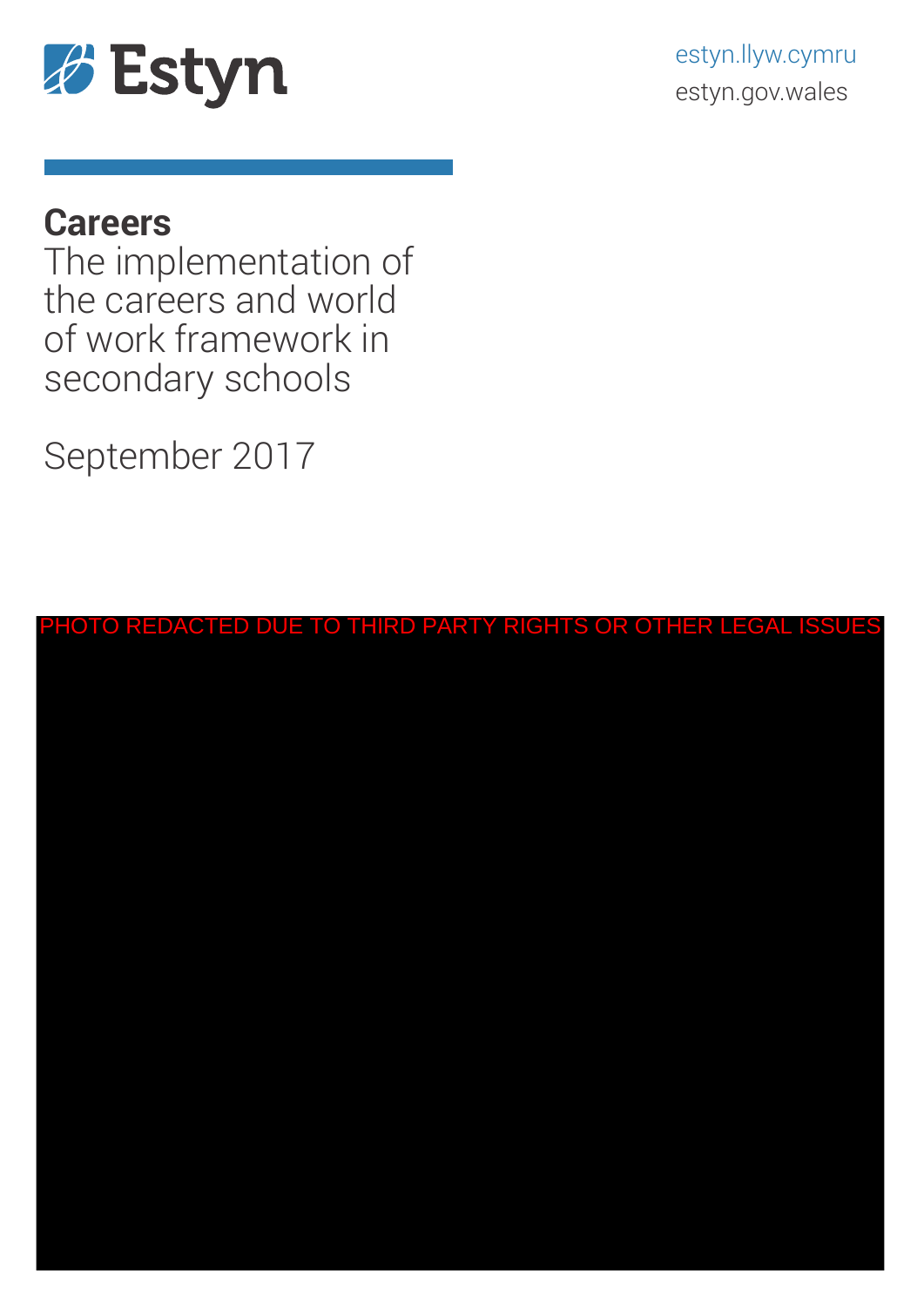#### **The purpose of Estyn is to inspect quality and standards in education and training in Wales. Estyn is responsible for inspecting:**

- $\lambda$  nursery schools and settings that are maintained by, or receive funding from, local authorities
- $\lambda$  primary schools
- $\lambda$  secondary schools
- $\lambda$  special schools
- $\lambda$  pupil referral units
- all-age schools
- $\overline{\phantom{a}}$  independent schools
- $\lambda$  further education
- $\lambda$  independent specialist colleges
- $\lambda$  adult community learning
- $\lambda$  local authority education services for children and young people
- $\lambda$  teacher education and training
- $\lambda$  Welsh for adults
- work-based learning
- $\lambda$  learning in the justice sector

Estyn also:

- $\lambda$  provides advice on quality and standards in education and training in Wales to the National Assembly for Wales and others
- $\lambda$  makes public good practice based on inspection evidence

Every possible care has been taken to ensure that the information in this document is accurate at the time of going to press. Any enquiries or comments regarding this document/publication should be addressed to:

Publication Section **Estvn** Anchor Court Keen Road **Cardiff** CF24 5JW or by email to [publications@estyn.gov.wales](mailto:publications@estyn.gov.wales)

This and other Estyn publications are available on our website: [www.estyn.gov.wales](http://www.estyn.gov.wales/)

### **This document has been translated by Trosol (English to Welsh).**

**© Crown Copyright 2017: This report may be re-used free of charge in any format or medium provided that it is re-used accurately and not used in a misleading context. The material must be acknowledged as Crown copyright and the title of the document/publication specified.**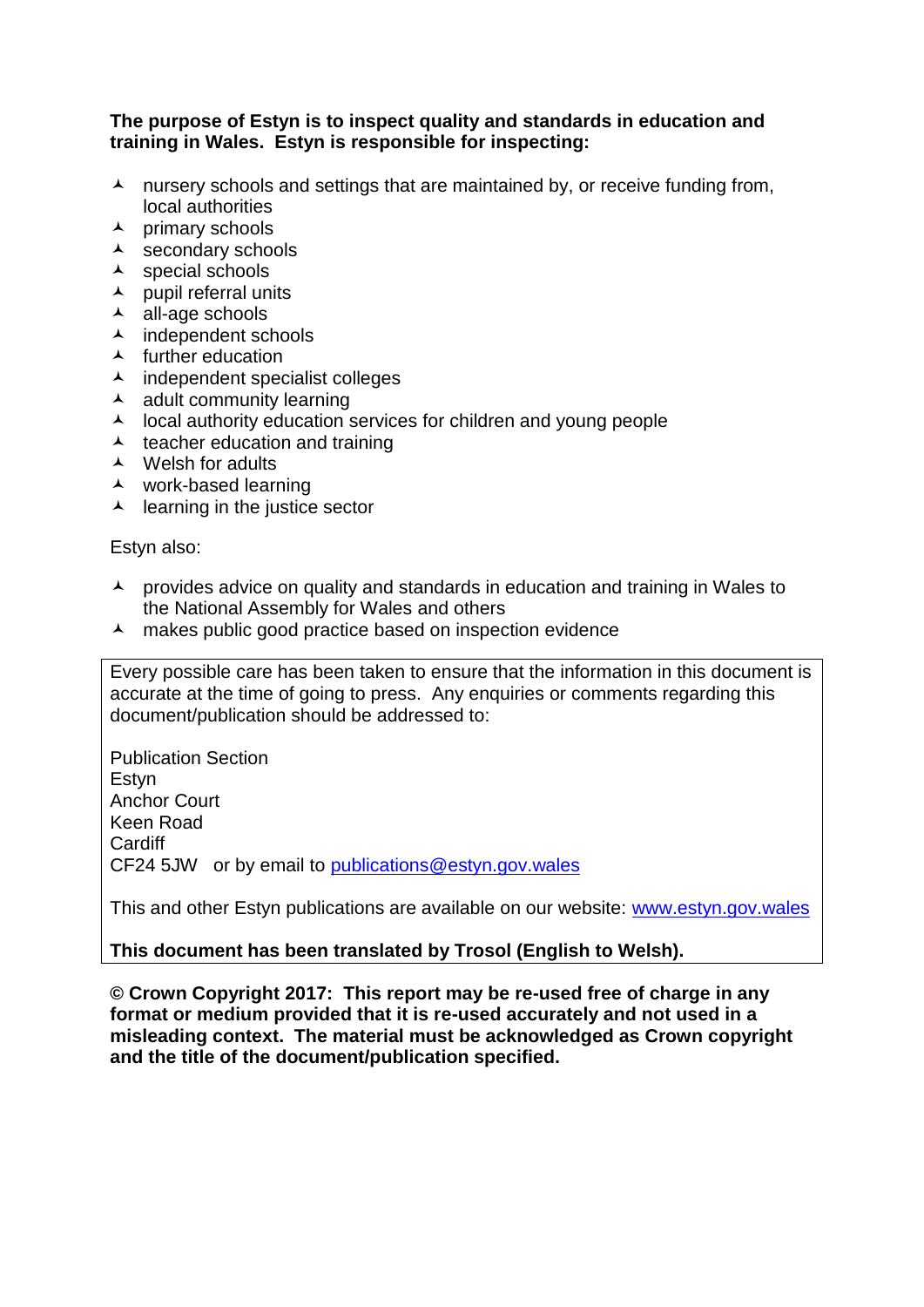| <b>Contents</b>                                                                                                                             | Page                 |
|---------------------------------------------------------------------------------------------------------------------------------------------|----------------------|
|                                                                                                                                             |                      |
| <b>Introduction</b>                                                                                                                         | 1                    |
| <b>Background</b>                                                                                                                           | 1                    |
| <b>Main findings</b>                                                                                                                        | 4                    |
| <b>Recommendations</b>                                                                                                                      | 6                    |
| <b>Provision</b>                                                                                                                            | $\overline{7}$       |
| Guidance for pupils on making decisions<br>Delivery of careers and the world of work<br>Assessing pupil progress<br>Work-focused experience | 7<br>8<br>10<br>10   |
| <b>Leadership and management</b>                                                                                                            | 12                   |
| Leadership and co-ordination<br>Self-evaluation processes<br>Partnership working<br>Staff training and resources                            | 12<br>13<br>14<br>14 |
| Appendix: Evidence base                                                                                                                     | 16                   |
| <b>Glossary</b>                                                                                                                             | 17                   |
| <b>References</b>                                                                                                                           | 18                   |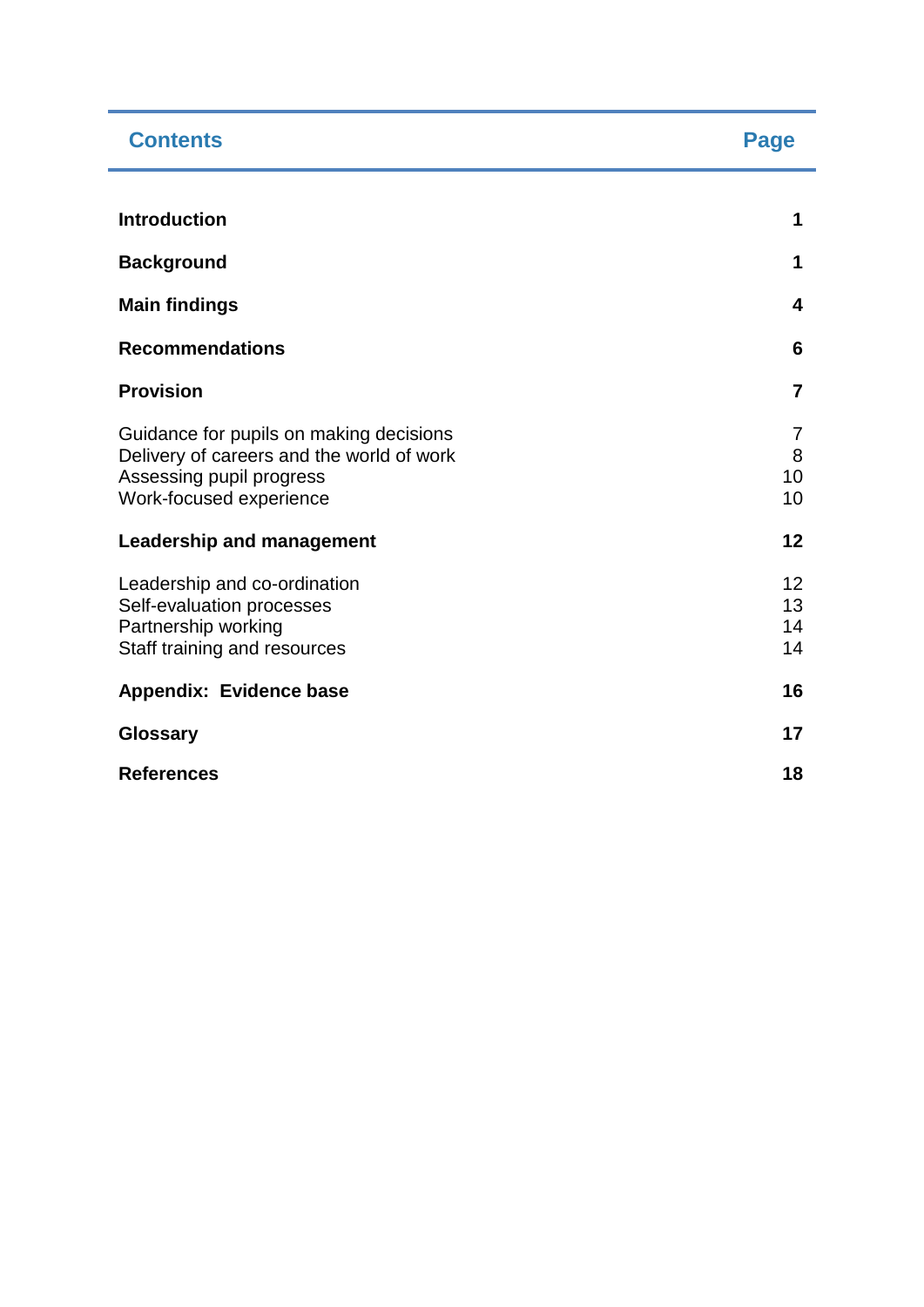## **Introduction**

This report is written in response to a request for advice from the Welsh Government in the Minister's annual remit letter to Estyn for 2016-2017. The report examines the extent and effectiveness of secondary schools' delivery of the statutory Careers and the world of work (CWoW) framework. It considers the extent to which secondary schools' provision and leadership in this area have changed since Estyn's previous report on CWoW, *Informed Decisions*, in October 2012. The report draws on evidence from 156 secondary school inspections since October 2012 and from a survey of 35 secondary schools (see appendix for detail).

## **Background**

In January 2008, the Welsh Assembly Government published "Careers and the world of work: a framework for 11 to 19-year-olds in Wales". This statutory framework was intended to ensure that *"young people are ready to take their place in a rapidly changing world of work within the global economy."* (Welsh Assembly Government, 2008, p. 2) It set out learning objectives for key stage 3, key stage 4 and post-16 learners. The document stated that successful delivery of CWoW:

*"…can only be effectively achieved through a planned programme that includes a wide range of teaching and learning experiences and environments, and including contributions from a variety of partners. These should include the best possible direct experiences of the world of work, supported by opportunities for individual advice and guidance."* (Welsh Assembly Government, 2008, p. 2)

In 2010, the Welsh Assembly Government published *Future ambitions: Developing careers services in Wales*. This report recommended that the implementation of the CWoW framework should be inspected on a thematic basis by Estyn.

In 2012, Estyn published *Informed decisions: The implementation of the Careers and the World of Work framework*. This report examined how effectively secondary schools had implemented the CWoW framework. The main findings of this report were:

- while nearly all schools provided pupils with useful information to help them choose subjects in Year 9, they made limited use of labour market information to enable pupils to make informed decisions
- nearly all schools did not track pupils' progress toward the learning objectives in the CWoW framework in a consistent or systematic fashion
- the amount of lesson time that schools allocated to CWoW varied too much
- in most cases, schools did not evaluate their provision for CWoW robustly enough
- the role of governors in supporting the strategic planning and delivery of CWoW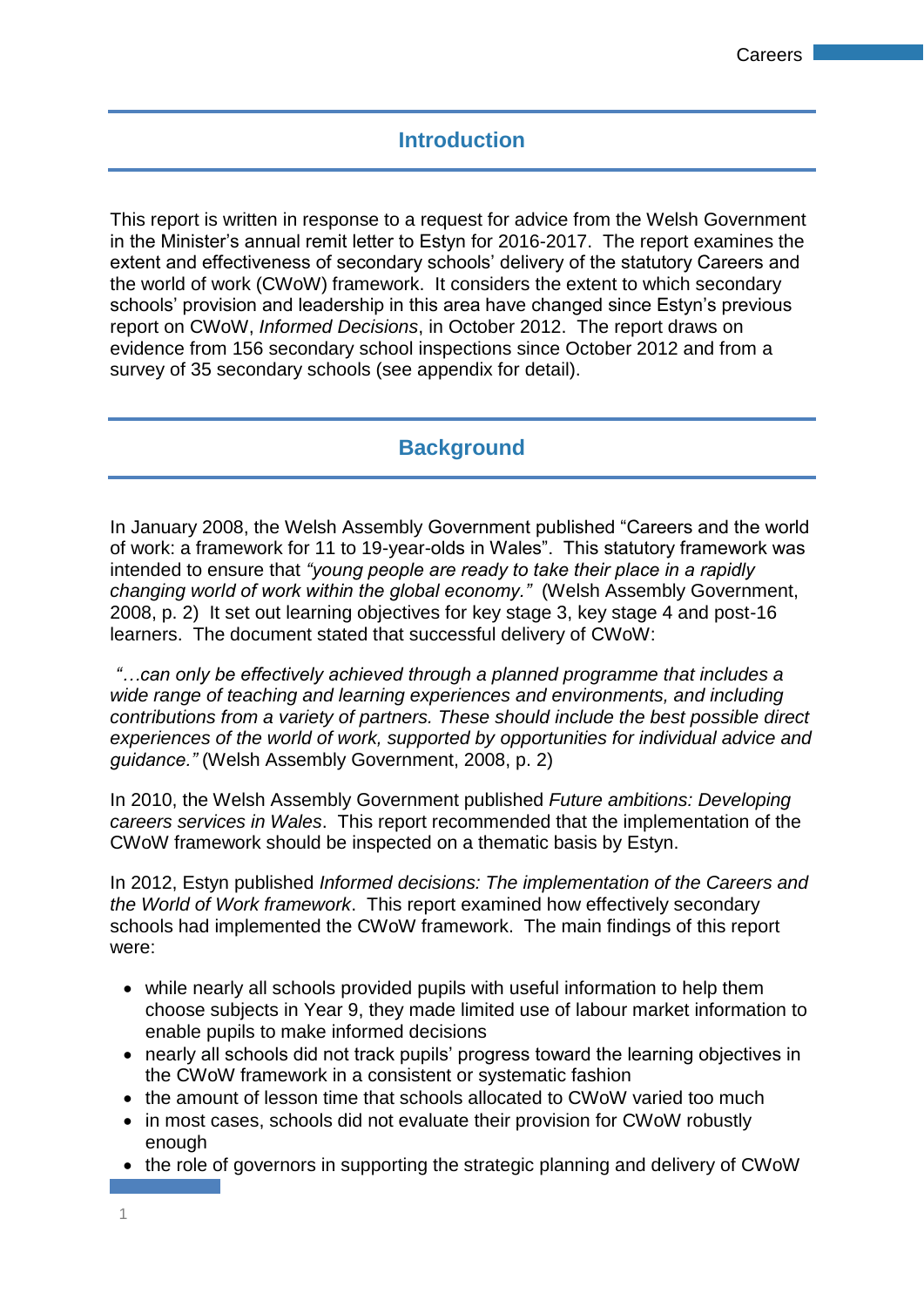was underdeveloped

 in nearly all schools, Careers Wales made a valuable contribution to CWoW provision; however, in a few schools, recent reductions in Careers Wales services had put a strain on the capacity of schools to deliver CWoW

The recommendations of this report were:

The Welsh Government should:

- consult with schools to help them develop systems to track evidence against the CWoW framework so that pupils and teachers can monitor individuals' progress in developing skills in career planning and decision-making
- help schools to develop their use of local, regional and national data to help them to evaluate their effectiveness in delivering CWoW
- distribute data on the sustainability of learners' first destinations so that schools can monitor how successful their choices have been
- encourage more schools to work towards getting the Careers Wales Mark award

Schools should:

- improve governors' involvement in the strategic planning of CWoW
- make better use of available data to monitor and track trends in pupils' achievement and progression so as to plan improvements in CWoW

Learning Networks should:

- lead institutions in developing strategies to evaluate rigorously how well they prepare pupils for key transitions and for the world of work
- encourage the gathering and sharing of appropriate data to evaluate how pupils are prepared for key transitions

In 2014, Estyn published *Learner support services for pupils aged 14-16.* This report examined the quality, consistency and impartiality of learner support services provided by schools to pupils before, during and at the end of key stage 4, including impartial careers advice and guidance. This report identified that:

- the provision of careers advice and guidance was the weakest feature of learner support
- only a minority of schools offered all pupils the opportunity to discuss their careers plans in Year 9 or Year 11
- the majority of schools did not provide pupils with up-to-date information on courses, career opportunities and progression routes
- there was a bias towards retaining pupils in sixth forms in 11-18 schools
- schools had not considered carefully enough how they should replace the services previously carried out by Careers Wales

*Learner support services for pupils aged 14-16* showed that many schools were unclear about what changes to the service offered by Careers Wales would mean for pupils' careers interviews and had not considered what changes needed to be made to their careers and advice programmes.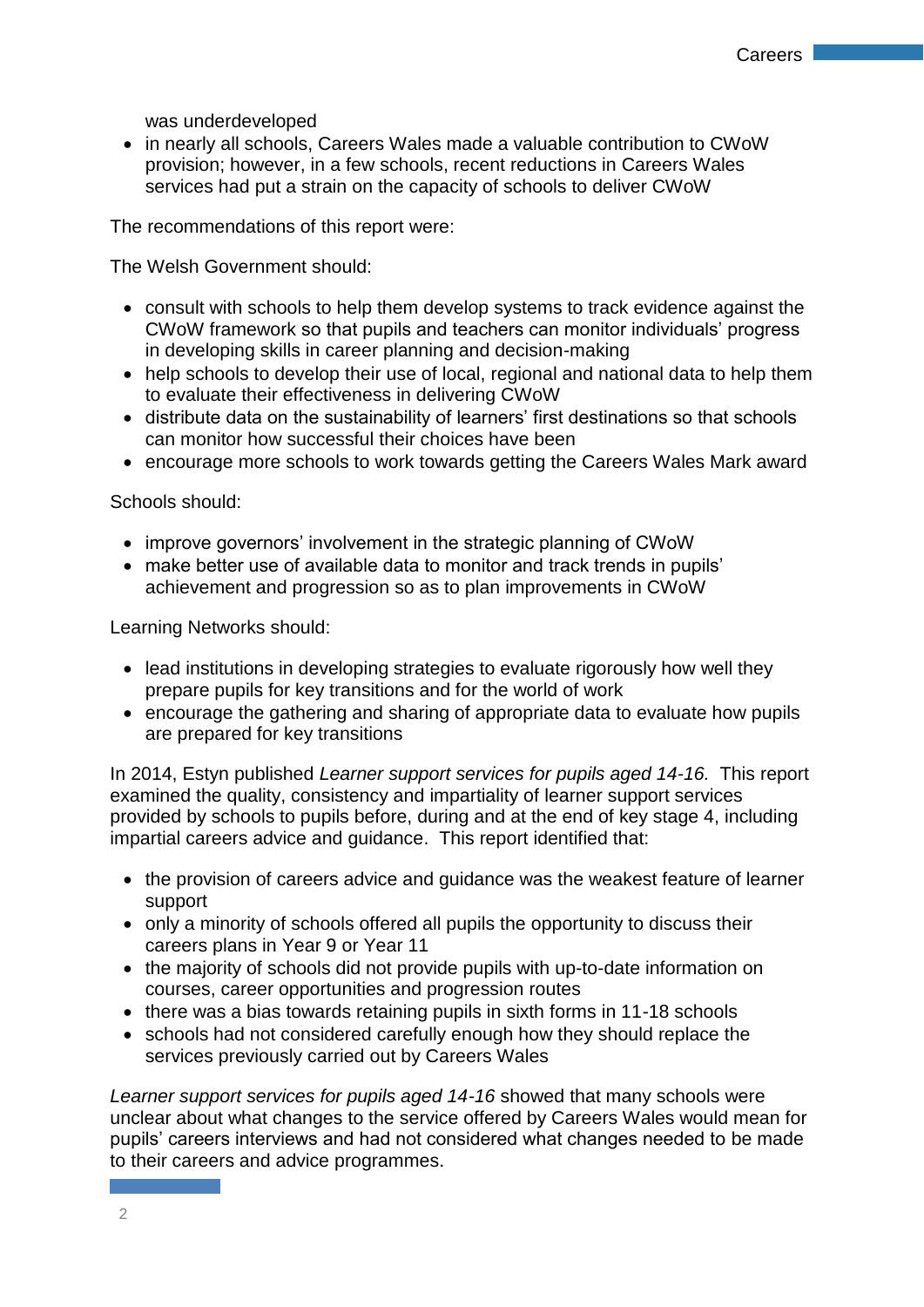The recommendations of this report were:

Schools should:

- focus learner support services on improving pupils' attainment of high grades in GCSE English or Welsh first language and in mathematics
- take a more strategic approach to learner support services and co-ordinate the delivery of learning coaching, personal support, and careers advice and guidance
- improve the scope and quality of careers advice and guidance
- make sure that all pupils have regular discussions with the most appropriate support staff about their progress, aspirations and learning pathway, especially at key points in Year 9 and Year 11
- provide all staff involved in giving advice and guidance with regular and up-todate training and information
- evaluate the impact of learner support services on outcomes
- plan for possible reductions in funding for external support so as to sustain current levels of learner support

Local authorities should:

• lead and co-ordinate partnerships to support schools with external support services

The Welsh Government should:

 update its guidance to schools on careers advice and guidance to reflect the recent changes to the role of Careers Wales

The Welsh Government made substantial changes to the Welsh Baccalaureate Qualification in 2015. One aspect of these changes was that the requirement for pupils to undertake a work experience placement was replaced by the Enterprise and Employability challenge. This activity was designed to *"develop learners' skills, whilst providing opportunities for learners to develop enterprising skills and attributes and enhance employability"*. (WJEC, 2015, p. 16)

In March 2014, The Welsh Government asked Professor Graham Donaldson to conduct an Independent Review of Curriculum and Assessment Arrangements in Wales. In February 2015, '*Successful Futures'* was published (Donaldson, 2015). The report identified that 'children and young people… would like to see a greater focus on… careers guidance' (p. 17). One of the 'four purposes' of the new curriculum outlined in the report is that it should support learners in becoming 'enterprising, creative contributors who… are ready to play a full part in life and work'. In June 2015, the Welsh Government accepted all the recommendations in Successful Futures.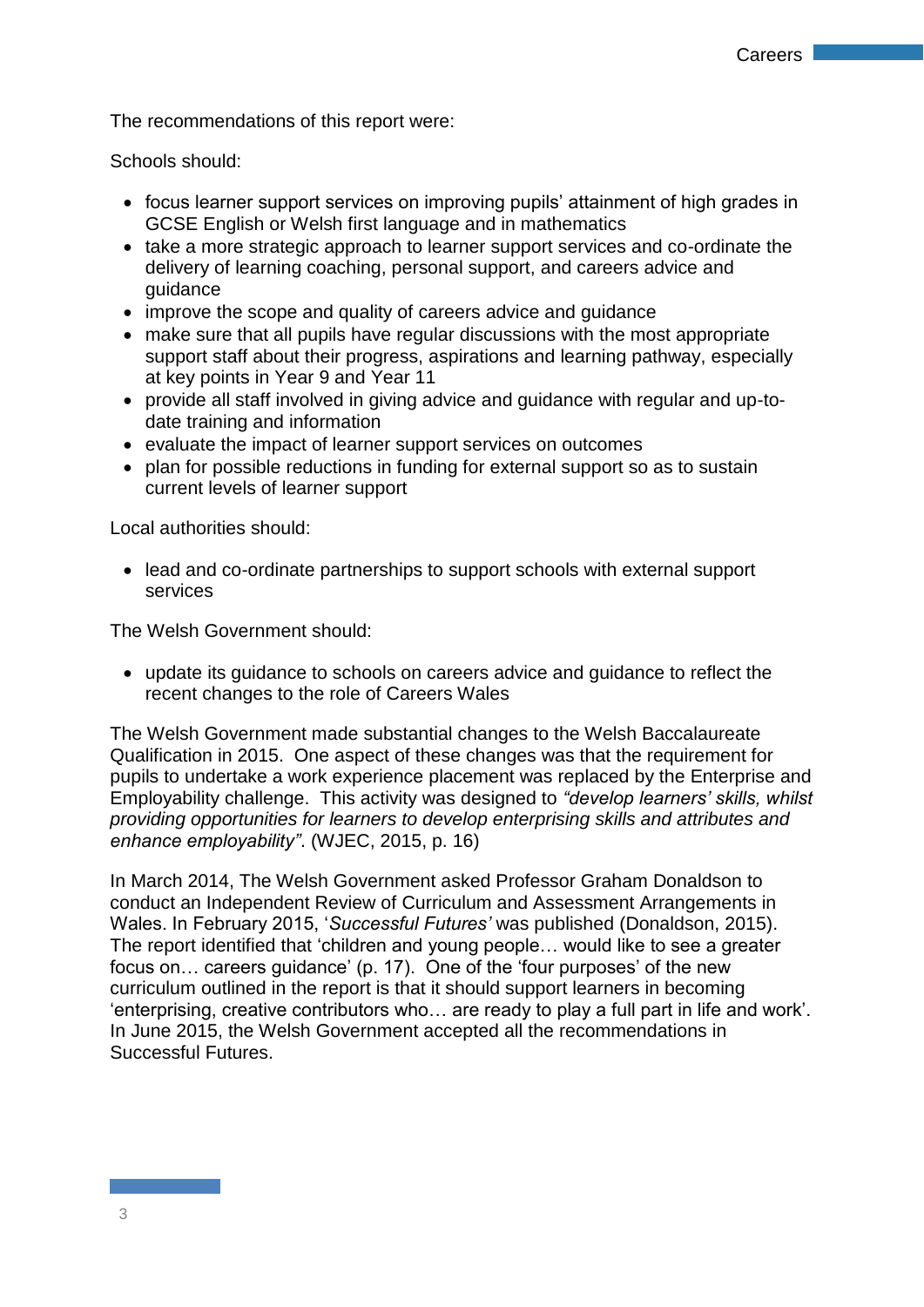## **Main findings**

- 1 Nearly all schools provide pupils with a range of useful information in Year 9 to help them make their key stage 4 subject choices. They use a range of strategies to support pupils and their parents in making decisions, including providing advice from careers advisers at open evenings. However, the majority of schools have not responded effectively to reductions in the support offered by Careers Wales. As a result, only a few schools ensure that all key stage 4 pupils have an interview to discuss their career options.
- 2 Most schools provide pupils with a range of general information about post-16 options. However, a minority of schools do not use sufficiently up-to-date information or resources to guide pupils' decisions. In general, 11-18 schools place too much emphasis on promoting their own sixth form rather than exploring fully the range of other options available to pupils across a range of providers.
- 3 Methods for delivering CWoW continue to vary greatly across schools. Many schools have changed their provision substantially during the last five years. While the time allocated to CWoW-related activities by schools has on average increased, in many cases this provision is now planned around the requirements of the Welsh Baccalaureate Qualification rather than the CWoW framework.
- 4 The amount of lesson time that schools allocate to CWoW continues to vary greatly. A minority of schools do not allocate any time to CWoW. In a minority of schools, staff delivering CWoW are not provided with training or up-to-date resources to carry out this role. A minority of schools feel that their CWoW provision is less effective than it was five years ago. These schools believe that reductions in the support available from Careers Wales, combined with the increasing demands of the key stage 4 curriculum, have left them unable to deliver CWoW as effectively as in the past. A very few schools have strengthened their CWoW provision over this period.
- 5 The proportion of pupils who participate in work experience placements in key stage 4 or in the sixth form has declined substantially over the last five years. In most cases, schools feel unable to meet the health and safety requirements of running a work experience programme now that Welsh Government no longer requires Careers Wales to maintain a national work experience database on behalf of schools. Nearly all schools who have reduced work experience provision feel that this has had a negative impact on pupils' progress and on their understanding of their career options. A very few schools have invested substantially in maintaining this aspect of their provision and manage the health and safety requirements themselves.
- 6 The proportion of schools that have appropriate systems in place to assess pupils' progress against the learning objectives in the CWoW framework has increased slightly since Estyn's previous report in 2012. However overall, the tracking of pupils' progress remains underdeveloped.
- 7 Although schools use a wide range of data to evaluate the effectiveness of their CWoW provision, self-evaluation and improvement planning systems for CWoW are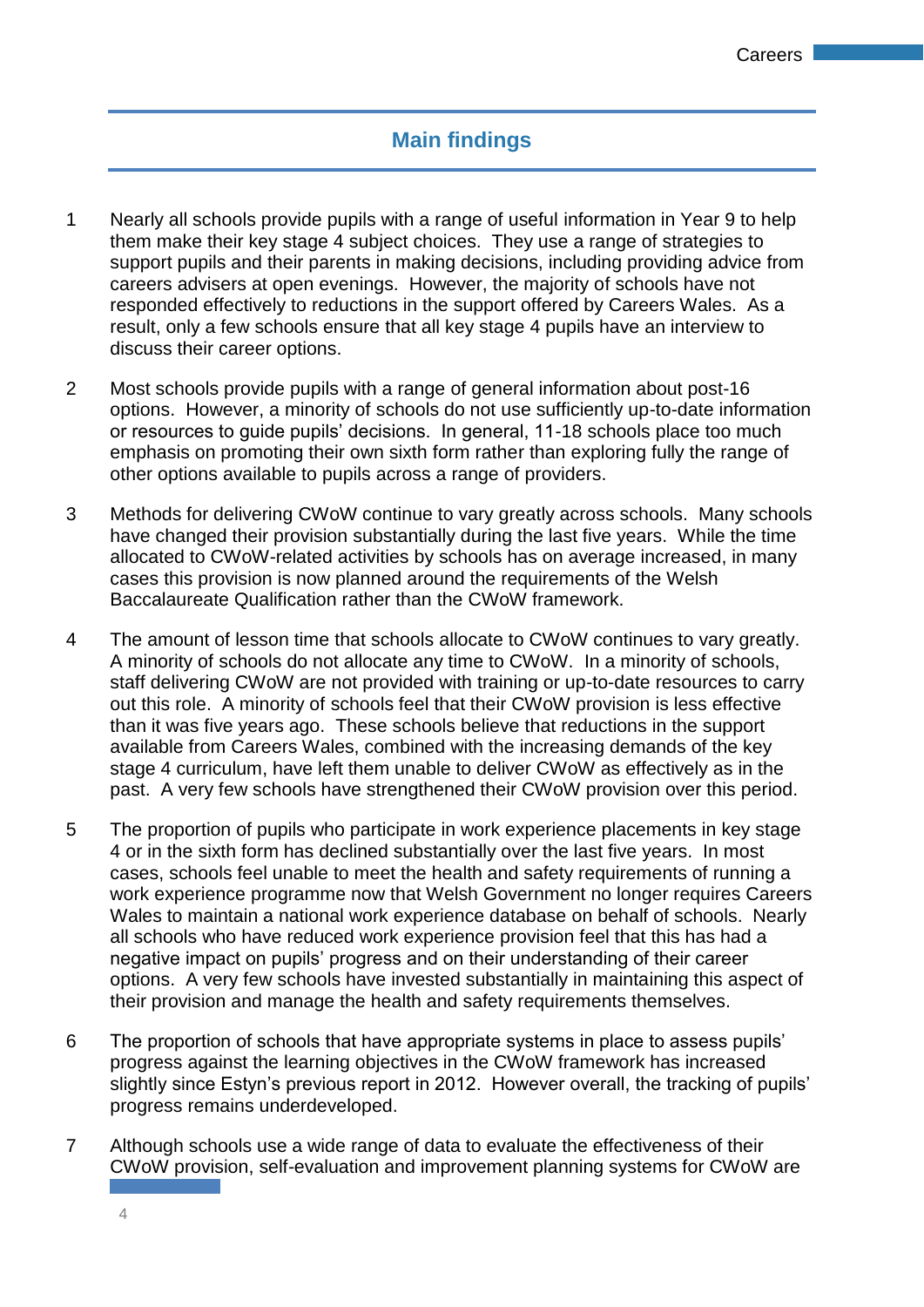insufficiently rigorous. This is because the data that they use, for example the proportion of pupils who remain at school for the sixth form, is not necessarily a valid measure of how well the school has supported pupils in making successful careers-related decisions. Only a very few schools make suitable use of data to evaluate how well pupils' decisions enable them to succeed in sustaining their progression choices.

- 8 Although the proportion of schools that have a nominated governor with responsibility for CWoW has increased slightly since 2012, the role of governors in supporting CWoW remains underdeveloped. Only a few schools make effective use of their governors' experience and expertise to enhance this aspect of their work.
- 9 The extent to which schools involve others in the delivery of CWoW continues to vary greatly. The proportion of CWoW that is delivered via external partnerships has declined over the last five years. However, in a few schools, pupils would have very little access to CWoW without external delivery.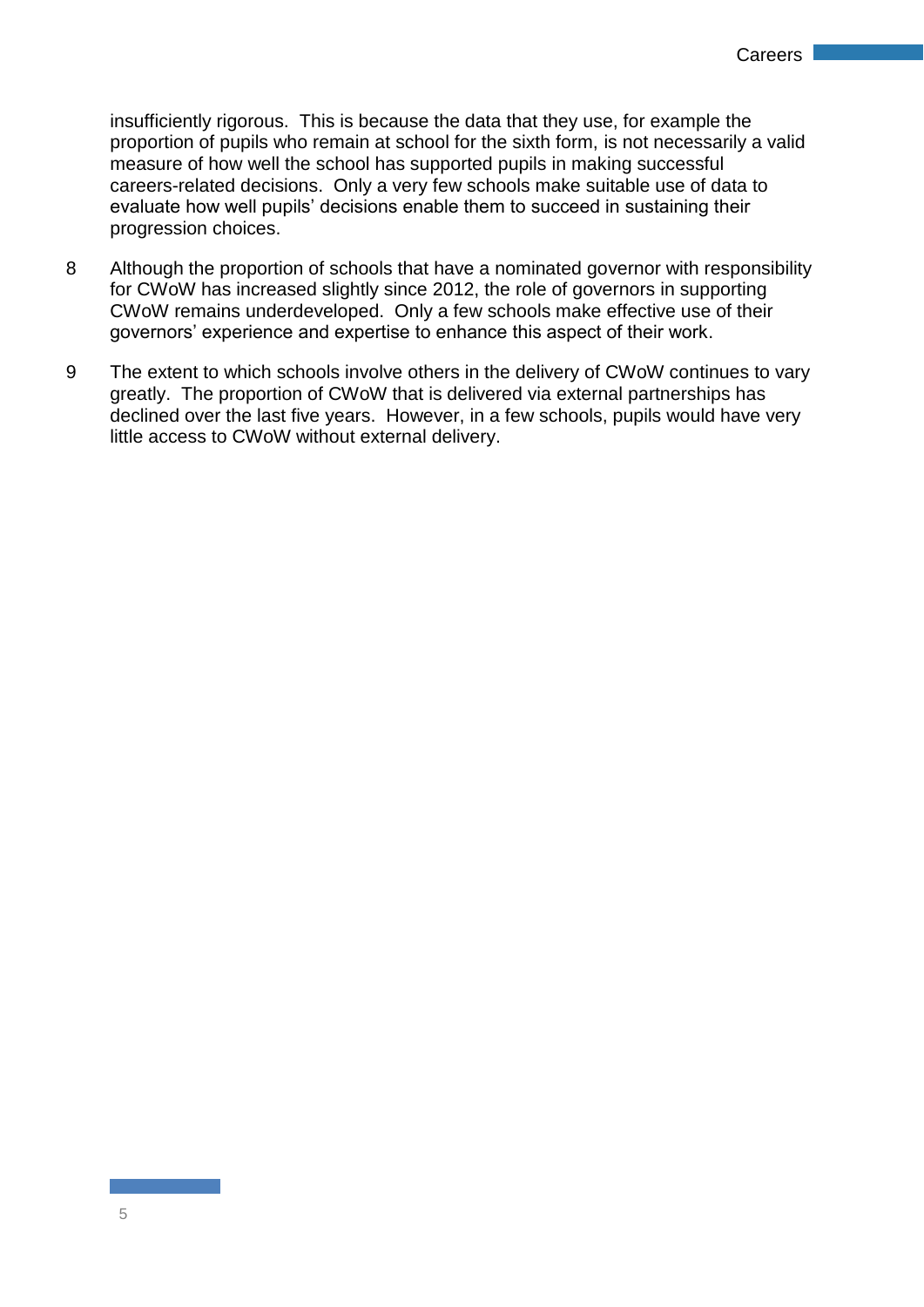## **Recommendations**

#### **Schools should:**

- R1 Ensure that all pupils have regular discussions about their progress, aspirations and possible learning pathways, especially in Year 9 and Year 11
- R2 Provide pupils with accurate and up-to-date information about the full range of sixth form, further education and apprenticeship opportunities open to them
- R3 Evaluate their CWoW provision to ensure that it:
	- a. is delivered by well-trained staff, equipped with up-to-date resources
	- b. provides pupils with relevant work-focused experiences
	- c. makes better use of information to monitor and track trends in pupils' achievement and progression so as to plan improvements in provision
	- d. is integrated into whole-school self-evaluation, improvement planning and accountability processes
- R4 Involve governors more in the strategic oversight of CWoW

#### **Local authorities and regional consortia should:**

R5 Help schools to develop their use of information to evaluate the effectiveness of their CWoW provision

#### **The Welsh Government should:**

- R6 Facilitate stronger partnerships between schools, providers, employers and others to improve the delivery of impartial advice and guidance
- R7 Review the CWoW framework and update guidance in light of the principles of curriculum reform identified in Successful Futures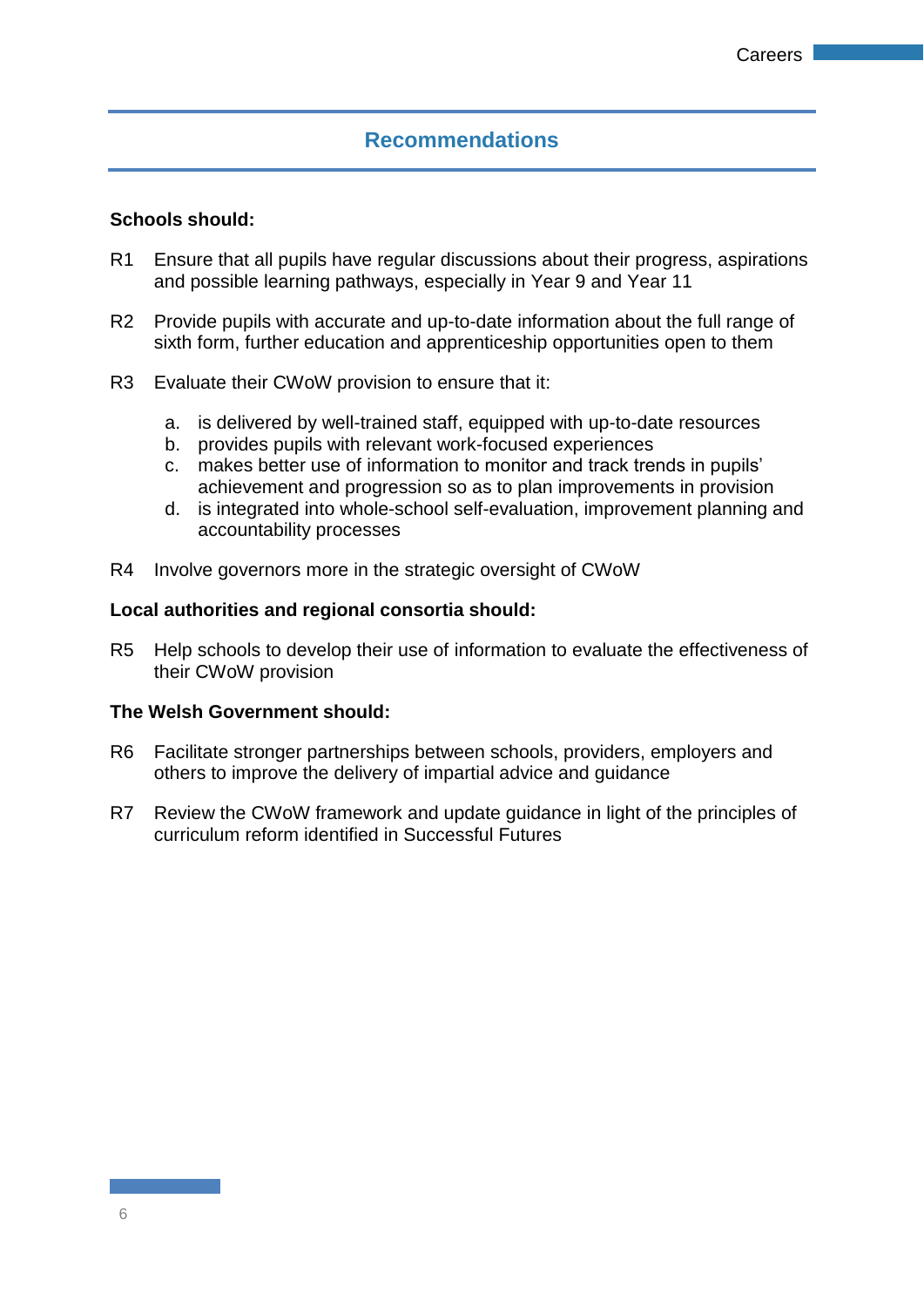## **Provision**

#### **Guidance for pupils on making decisions**

- 10 Nearly all schools provide pupils with a range of useful information in Year 9 to help them make their key stage 4 subject choices. In many cases, schools encourage pupils to use the Careers Wales website to explore the choices available to them. Most schools hold open evenings for parents and pupils to enable them to discuss options with school staff and careers advisers. However, only a minority of schools provide pupils with an individual interview to assist them in making their choices.
- 11 In most cases, schools provide pupils with an appropriate range of general information about post-16 options. Typically, this information is communicated through open evenings, assemblies and the personal and social education (PSE) programme. A minority of schools participate in careers fairs or invite external speakers from, for example, local businesses.
- 12 The majority of schools surveyed report that reductions in the service from Careers Wales have caused them to decrease substantially the support available to many pupils. In around half of schools, individual careers interviews are now only provided for pupils with additional learning needs or those identified as being at risk of not being engaged in education, employment or training. These schools rely on Careers Wales to undertake these interviews. Only a few schools ensure that all key stage 4 pupils have an interview to discuss their career options.
- 13 A minority of schools do not use up-to-date information or resources to advise pupils. Only a few schools continue to use the Careers Wales website in key stage 4 to help pupils understand their post-16 options. In a few schools, the guidance and information provided for key stage 4 pupils are limited or partial. In general, 11-18 schools place too much emphasis on promoting the continuation of pupils' education into their sixth form rather than exploring fully the range of available options such as academic, vocational or technical courses at further education colleges and work-based training companies or apprenticeships with local employers. This is reflected in comments such as "We are less keen on having the college in as we are an A Level provider… they are seen as the competition" and "Those who get level 2+ should stay in school".
- 14 Nearly all 11-18 schools provide sixth form pupils with suitable general advice and guidance on preparing for the next stage of their education or employment. Many schools use external speakers, for example from local universities, to provide pupils with valuable information to support their decisions. A minority of schools provide pupils with an extensive range of advice, including, for example, information regarding options such as apprenticeships. In the majority of schools with sixth forms, advice and guidance are focused strongly on supporting applications for university.

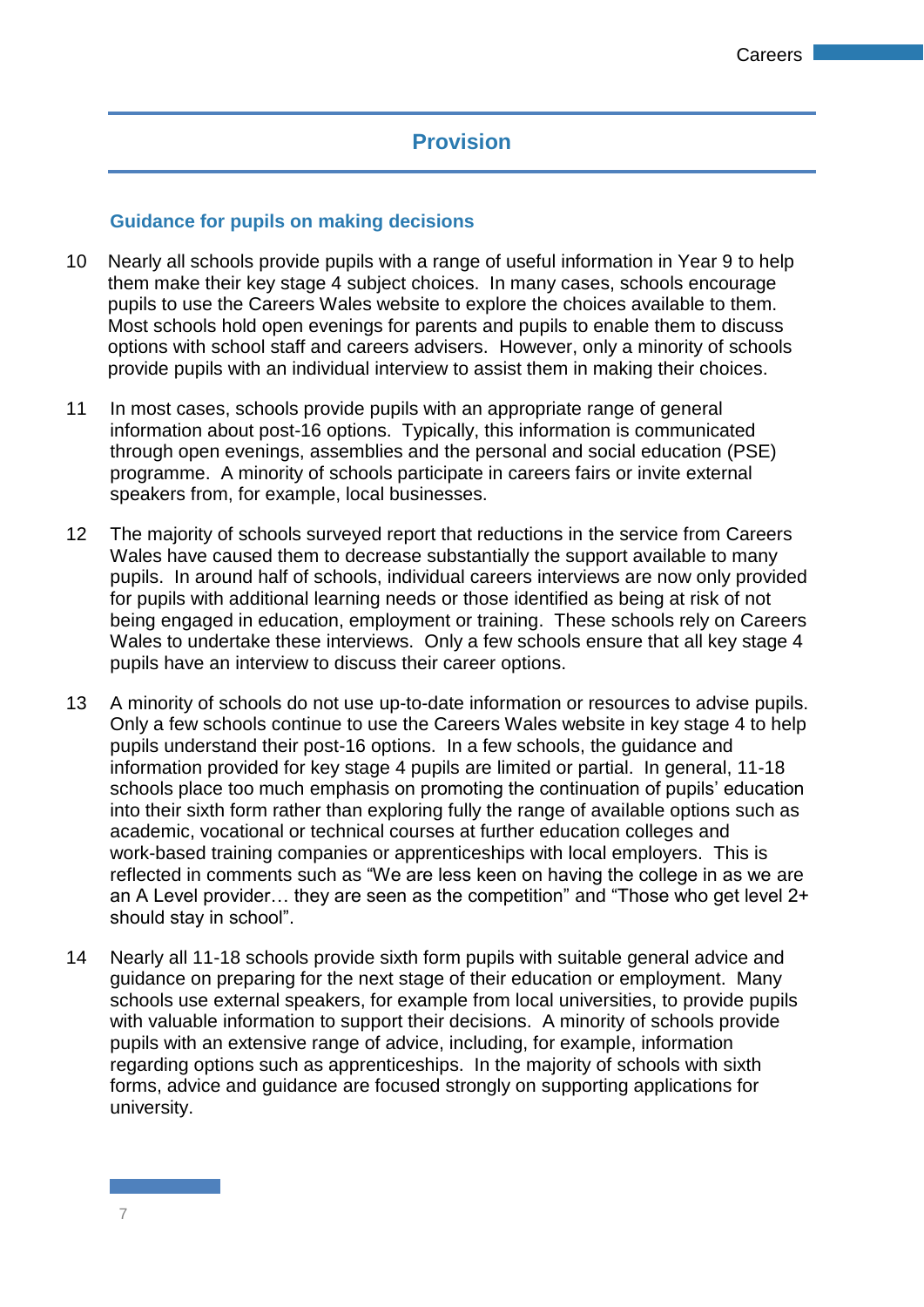15 Although the views expressed by pupils and parents in pre-inspection questionnaires are not quite as positive this year as they were in 2012, many pupils feel that school prepares them well for the next stage of their education or working life and provides them with good advice when choosing their options. Many parents also believe that schools prepare their children well.





#### **Delivery of careers and the world of work**

- 16 At key stage 3, the most common approach to CWoW provision is delivery through the PSE programme. In the majority of schools, Careers Wales provide useful support to supplement advice and guidance by teachers and other staff.
- 17 At key stage 4, the predominate form of CWoW delivery is through the Welsh Baccalaureate Qualification, particularly through the enterprise and employability challenge. In a minority of schools, this challenge activity is the sole means of delivering CWoW.
- 18 In the sixth form, methods of CWoW are especially varied. In addition to the Welsh Baccalaureate Qualification, the most common approach is the use of assemblies and presentations by external speakers, such as universities or local employers.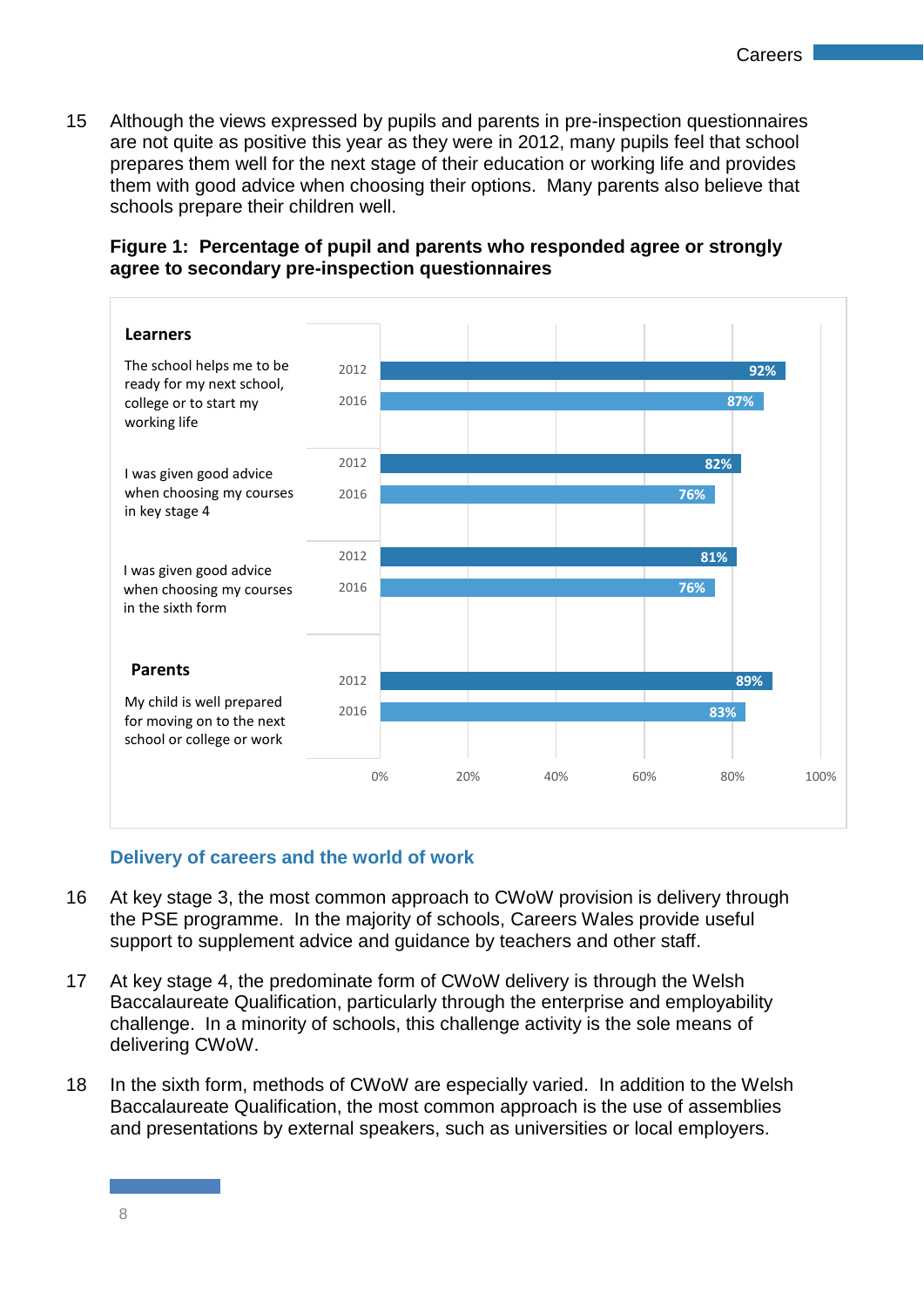19 Estyn's previous report on Careers education and guidance, *Informed Decisions* (2012), identified that, while there is no prescribed time allocation for CWoW, too many schools allocated too little time for this work. The schools surveyed for this report now generally allocate more time to CWoW-related activities in key stage 3 and key stage 4. A minority of schools do not allocate any time to CWoW in Year 7 or Year 8 or in the sixth form, and a few do not do so in Year 9 and key stage 4.



**Figure 2: Percentage of schools who responded that they do not allocate time for CWoW**

- 20 Methods for delivering CWoW continue to vary greatly across schools. However, of the schools surveyed, 86% report that they have made substantial changes to their provision over the last five years. In many schools, the most significant change is that key stage 4 curriculum time that was previously allocated to discrete CWoW provision is now allocated to the Welsh Baccalaureate Qualification. Therefore, while the total amount of CWoW-related activities has increased overall, much of this provision is planned around the requirements of the Welsh Baccalaureate Qualification rather than the CWoW framework.
- 21 Where schools have made substantial changes to their CWoW provision, the primary reason given was the upcoming changes to Welsh Government key stage 4 performance measures for secondary schools. As one of these measures will include performance in the Welsh Baccalaureate Qualification from 2018, schools' perception is that this qualification is now a higher national priority than CWoW.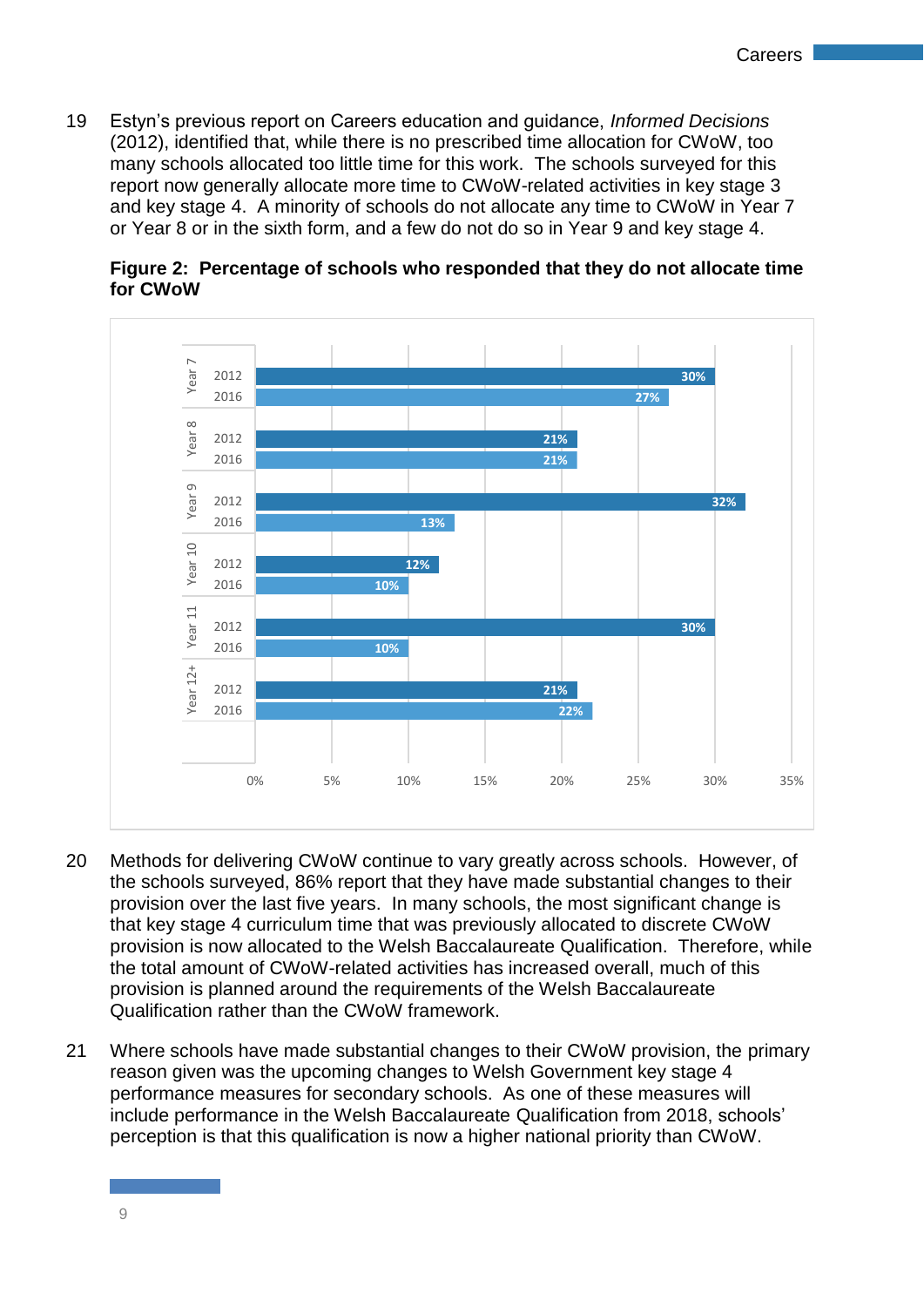22 The majority of schools also cite the reduced levels of support that Careers Wales are currently able to provide for their CWoW provision as a reason for these changes. In a few schools, time has been reallocated from CWoW provision to enable schools to devote more time to delivering the new GCSEs in English, Welsh and mathematics.

#### **Assessing pupil progress**

- 23 A minority of schools evaluate individual pupils' progress against the learning objectives of the CWoW framework. In a very few schools, they use a variety of methods, including using ICT systems, to assess and monitor pupils' progress against these learning objectives. These schools use this information to set pupils relevant individual targets. This support is effective in guiding pupils in making their subject and career choices.
- 24 In the majority of cases, schools do not have systems in place to track pupils' progress against the learning outcomes of the CWoW. In a few schools, the member of staff responsible for co-ordinating CWoW provision does not have a clear understanding of the requirements of the framework. As a result, the majority of schools cannot judge the standards that pupils achieve in CWoW accurately and so cannot evaluate the impact of their provision or compare their performance against that of other schools.

#### **Work-focused experience**

- 25 The use of work-focused experience placements has decreased substantially in the majority of schools surveyed. In 2012, in nearly all schools at least 90% of pupils undertook a work-focused experience placement during key stage 4. Of the schools surveyed for this report, now only 38% reported that at least 90% of their key stage 4 pupils undertake a work-focused experience placement. In 29% of schools, no pupils participate in work-focused experience. The use of work experience in sixth forms has declined by a similar degree.
- 26 A minority of those schools who have reduced their work-focused experience provision continue to use work placements to meet the needs of a very few vulnerable pupils. Overall, only a very few schools have identified work-focused experience as an improvement priority, or have invested substantially in maintaining or increasing this aspect of their provision. These schools collaborate effectively with a range of partners, including local employers and their local authority, to provide most pupils with the opportunity to undertake a work-focused experience placement.
- 27 In most cases, one reason for the reduction in work-focused experience is that Careers Wales no longer maintains a database of possible placements. These schools feel that it is now not possible to dedicate the necessary resources to meet the health and safety requirements of running a work-focused experience programme. In a minority of schools, time that was previously allocated to work experience is now used to complete Welsh Baccalaureate Qualification activities. In a few cases, schools also cite the demands of new qualifications, such as the new GSCEs in English, Welsh and mathematics, as a reason for curtailing work-focused experience. Nearly all of the schools who have ceased or reduced work-focused experience programmes feel that this has had a detrimental impact on pupils' progress towards the CWoW framework objectives and their understanding of their career options.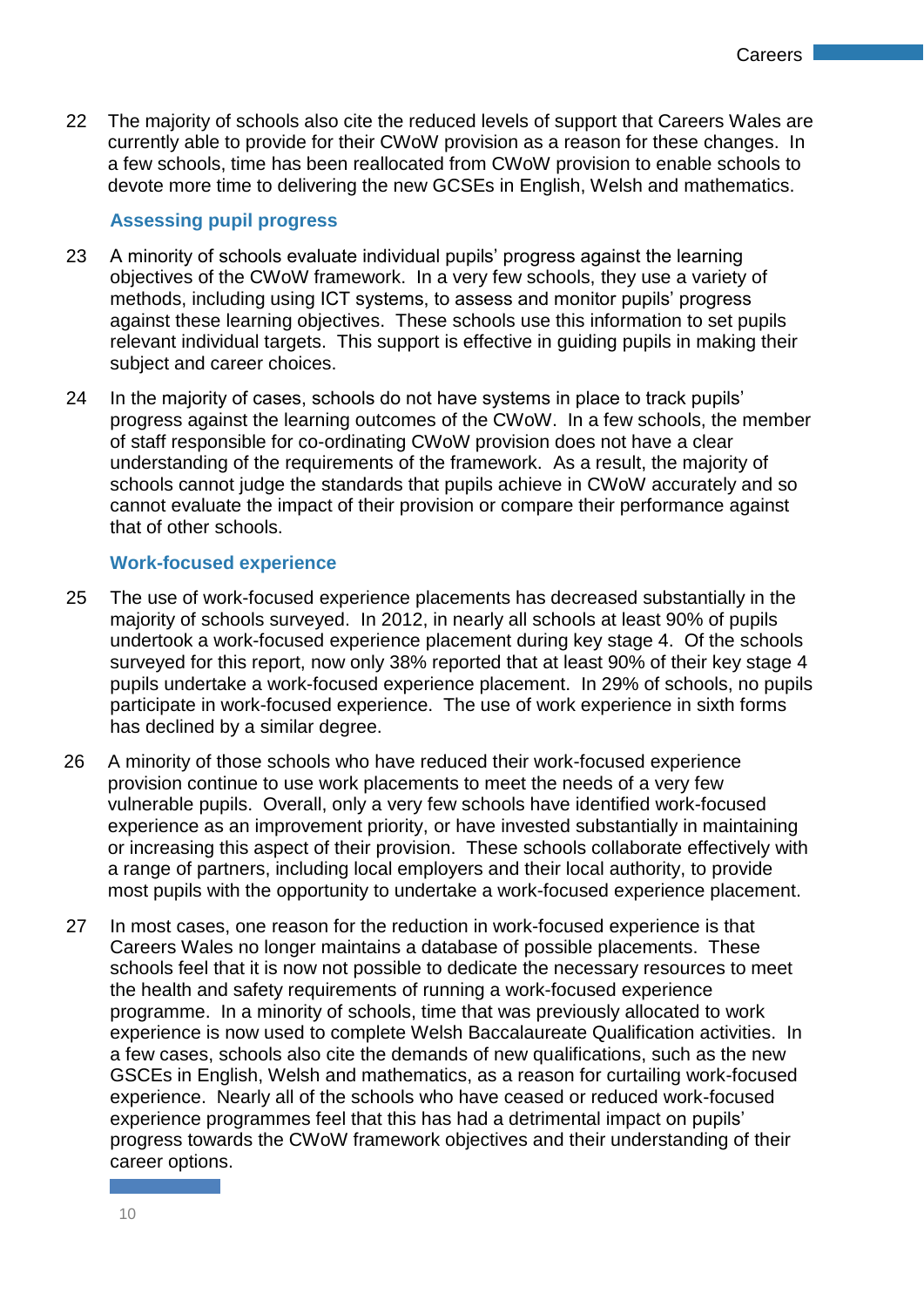28 Estyn's 2014 report, *Learner support services for pupils aged 14-16*, identified that secondary schools were not adequately prepared for the changes being made to the role of Careers Wales. Despite this, overall, schools have not responded effectively enough to these changes, and this has had an adverse effect on the use of work-focused experience placements. In addition, schools have not received revised guidance on careers advice and guidance from the Welsh Government.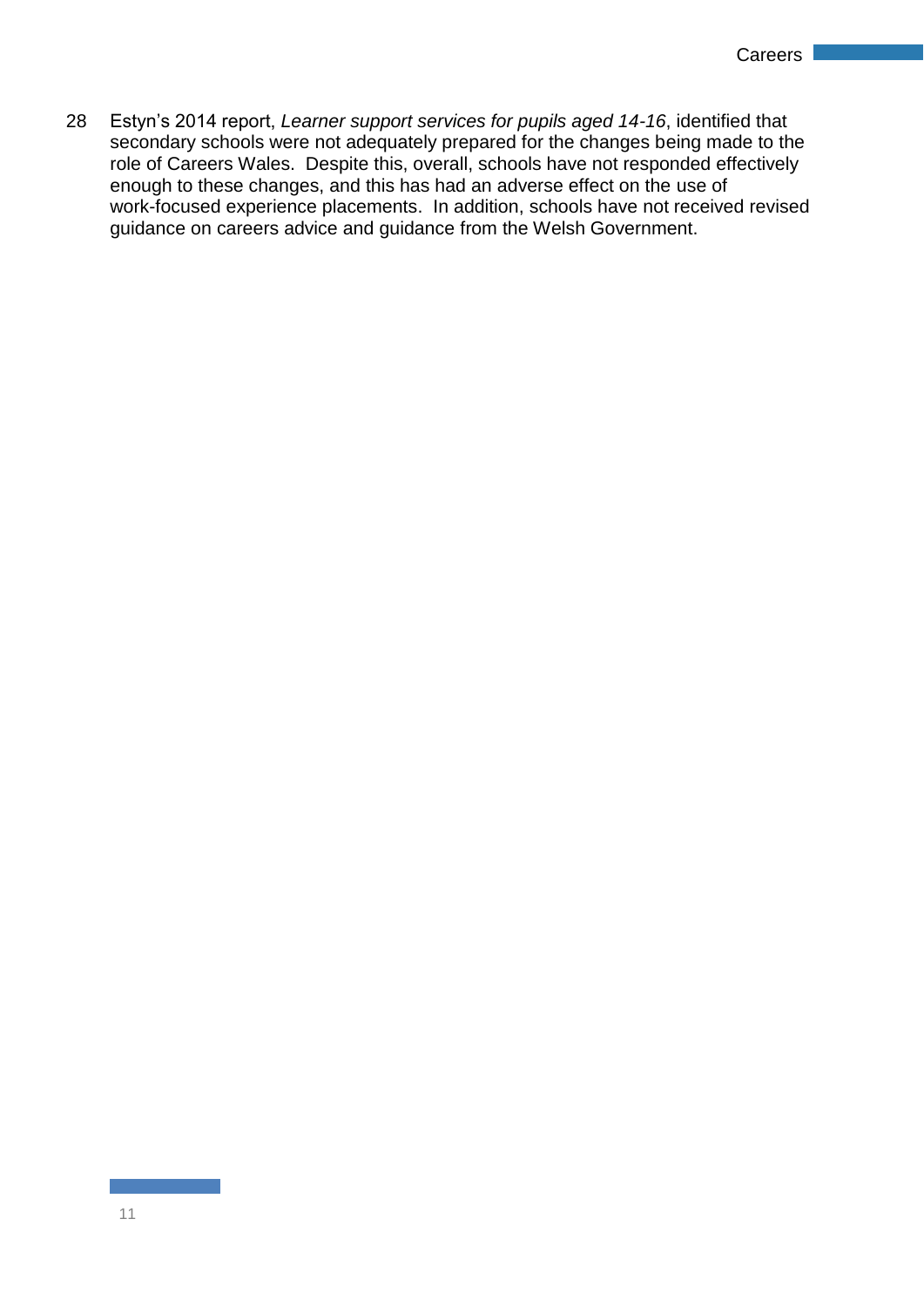## **Leadership and management**

- 29 The schools that are most effective in preparing pupils for their post-16 options share certain common characteristics. They:
	- have leaders who value CWoW, understand its importance in the curriculum and ensure that it has a high profile across the school
	- dedicate enough time to lessons and activities that are clearly focused on CWoW
	- use a wide range of careers-related activities, such as external speakers, visits or whole year group events where the timetable is suspended
	- benefit from a wide range of partnerships to enhance the delivery of CWoW
	- encourage pupils to consider the full range of post-16 options available to them through their local area curriculum
	- arrange regular training for staff leading and delivering CWoW, provide up-to-date learning resources for CWoW activities and ensure that pupils are provided with current labour market information
	- use the learning objectives in the CWoW framework to assess and monitor pupils' achievement

#### **Leadership and co-ordination**

- 30 Most schools have a designated member of staff who has overall responsibility for the delivery of CWoW. In the majority of cases, this is a member of the senior leadership team. In a minority of schools, the CWoW co-ordinator is a middle leader. This represents a changing profile in CWoW leadership since Estyn's previous report in 2012, when a senior leader held responsibility for CWoW in most schools. In a very few schools surveyed for this report, the leadership structure is not clear regarding who has overall responsibility for this aspect of the school's work.
- 31 The majority of CWoW co-ordinators are held to account suitably for their role. For example, they have regular line management meetings where they are expected to provide evidence of progress toward identified targets. Around half of co-ordinators have specific performance management objectives relating to the effectiveness of CWoW provision.
- 32 In a minority of cases, processes to monitor and evaluate the work of the CWoW co-ordinator are not rigorous enough. In around half of schools, there is no specific job description for the role of CWoW co-ordinator or it has not been reviewed for a substantial length of time. This lack of an up-to-date job description limits senior leaders' capacity to evaluate the effectiveness of the CWoW co-ordinator or to hold them to account.
- 33 Schools generally do not use governors well enough to support the strategic planning and delivery of CWoW. The proportion of schools who have a governor with nominated responsibility for CWoW has increased slightly since 2012. However, around half of schools still do not have a governor with this specific role. In a few instances, schools utilise their governors' experience and expertise well, for example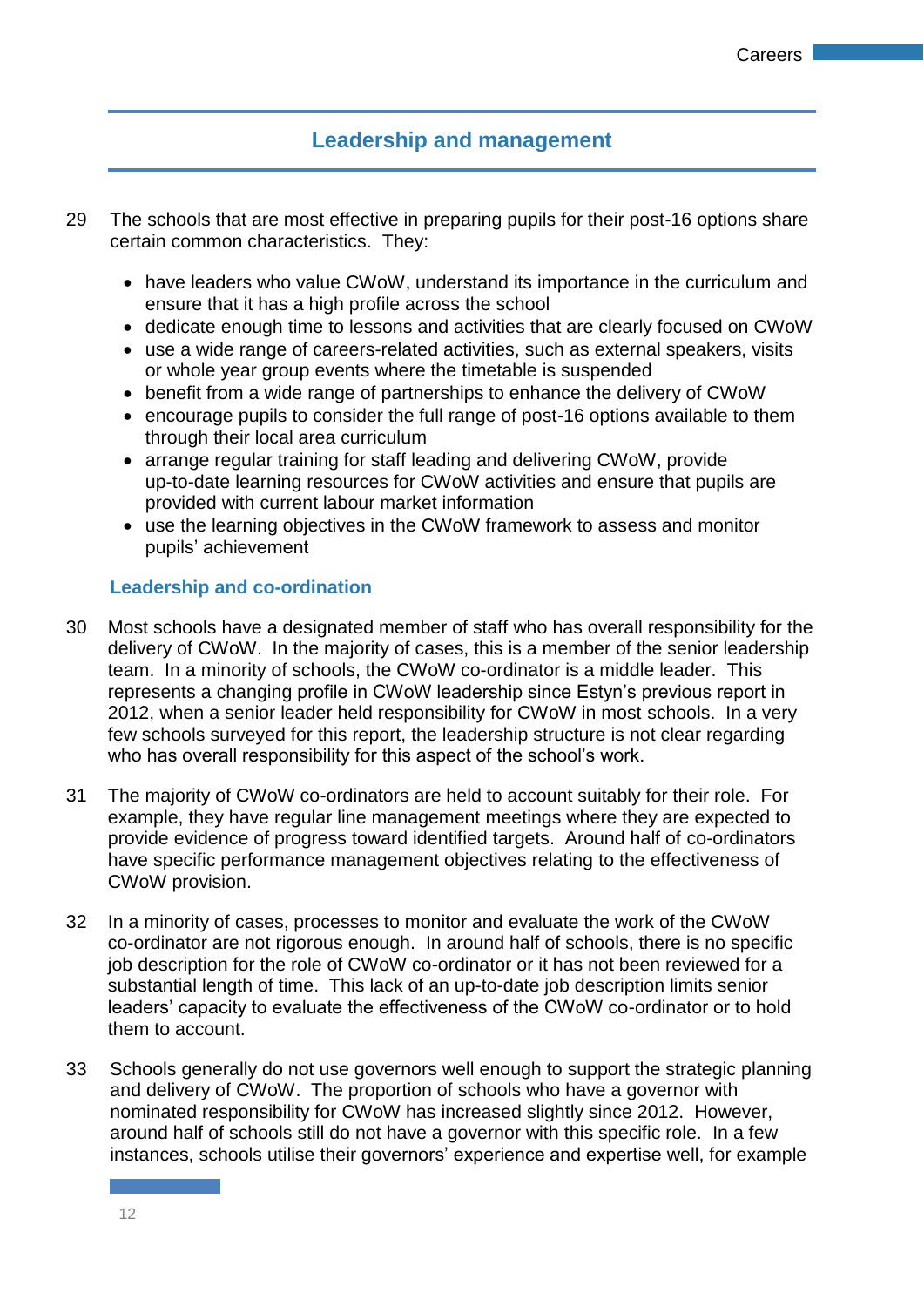through using governors' links to local businesses. However, in many cases, nominated governors are not given enough opportunities to support the delivery of CWoW. A few schools provide governors with regular reports on CWoW, but in most cases these reports do not give governors sufficient relevant information to enable them to understand how well the school delivers CWoW.

#### **Self-evaluation processes**

- 34 In most schools, CWoW provision does not feature prominently enough in self-evaluation and improvement planning processes. In a minority of schools, the school development plan contains clear and measurable targets to improve delivery of CWoW, but a majority of schools do not identify any specific actions relating to CWoW in their school development plan.
- 35 In around half of the schools surveyed, careers co-ordinators undertake suitable activities to evaluate the quality of their provision. In around half of schools, self-evaluation activities are too informal and are not based on sufficiently robust evidence. For example, there are no formal processes in place to evaluate the quality of CWoW teaching.
- 36 Schools use a wide range of data to evaluate the effectiveness of their CWoW provision. This includes:
	- the proportion of Year 9 pupils who are able to select their first-choice subjects in the options process
	- the number of interviews conducted by Careers Wales advisers
	- the proportion of Year 11 pupils who continue into the sixth form
	- feedback from pupil and parent questionnaires
	- the number of pupils who are successful in securing a place at their first-choice college or university
	- the destination data provided by Careers Wales
- 37 However, most of this data is of limited use in evaluating CWoW provision as it does not identify clearly how well the school has supported pupils in making successful careers-related decisions. For example, many schools identify high levels of pupil retention for the sixth form or successful university applications as evidence that their CWoW is successful, without considering how successfully these pupils complete these courses.
- 38 The majority of schools note the number of pupils identified as being not in education, employment or training in the annual destination data provided by Careers Wales. However, overall, schools' use of the available data continues to be underdeveloped, and a minority of schools use no external data to evaluate CWoW. In a very few instances, leaders make effective use of data to monitor pupils' progression and sustained destination after leaving school.
- 39 A majority of schools do not have systems in place to track pupils' progress against the learning outcomes in the CWoW, and they are unable to assess accurately the impact of their CWoW provision.

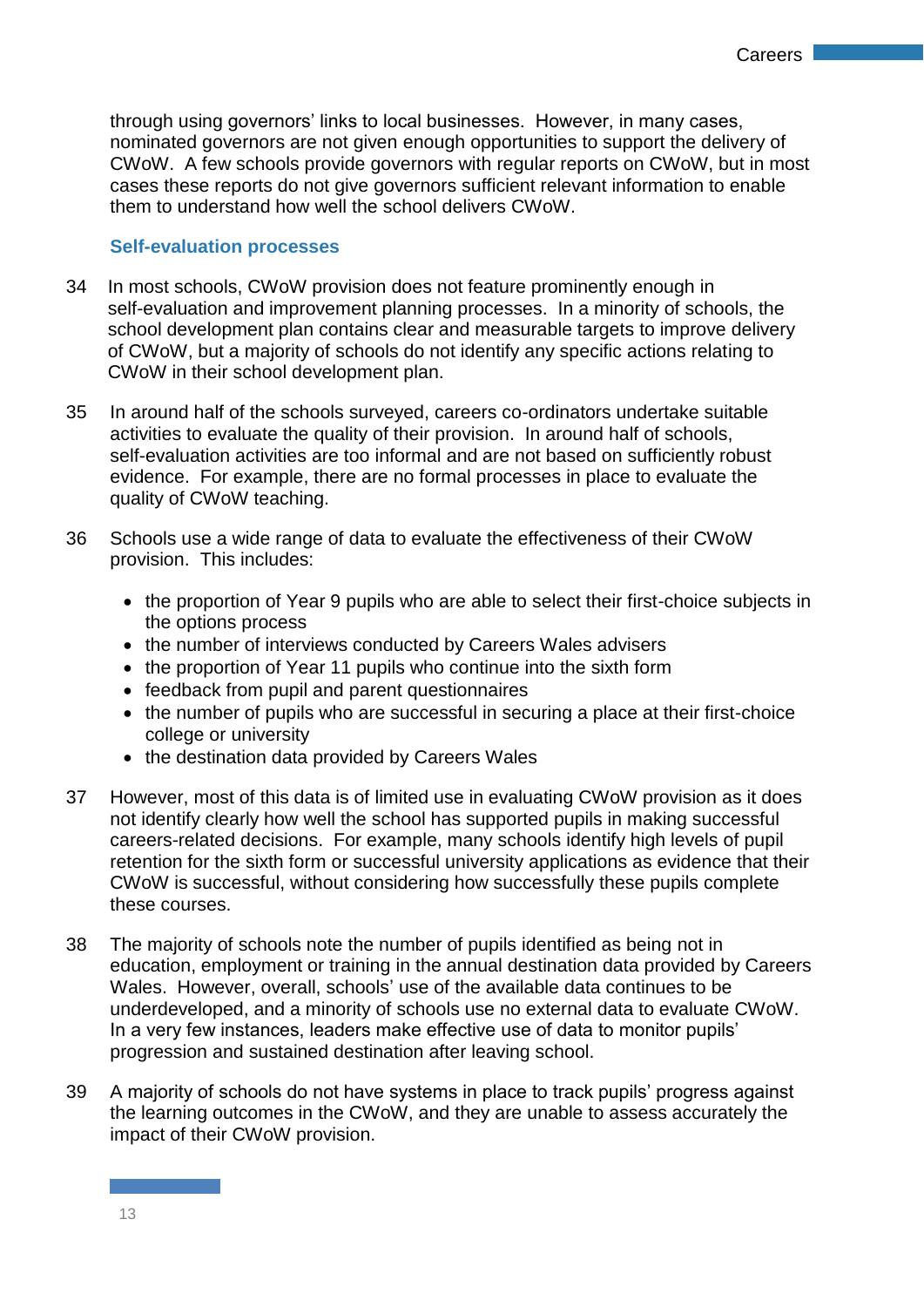40 Nearly three-quarters of the schools surveyed hold or are working towards the Careers Wales Mark for continuous quality improvement. The audits they have completed against Welsh Government's published CWoW guidance help them to identify more clearly how to improve the quality of CWoW. However, of those schools currently working towards achieving the Careers Wales Mark, many do not identify CWoW as a priority in the school development plan or track pupils' progress against the CWoW framework learning outcomes, and in the majority of these schools the careers co-ordinator does not have a clear job description for this role.

#### **Partnership working**

- 41 Estyn's previous report on CWoW in 2012 identified that there were large variations in the extent to which schools involve other partners in delivering the CWoW programme. This continues to be the case, and overall external partners deliver a smaller proportion of CWoW than five years ago. For example, the proportion of schools who deliver more than three-quarters of their CWoW themselves has risen from 49% to 60%.
- 42 Only 17% of schools surveyed for this report rely on external providers, such as Careers Wales, for more than half of their CWoW delivery, compared to 27% in 2012. In all of these schools, the total time allocated to CWoW is below the average of schools surveyed, and often well below. This indicates that there are a few schools where pupils would have very little access to CWoW without external delivery. This reduces the level of personalised advice and impartial guidance that pupils receive.
- 43 Nearly all schools feel that they have a strong working partnership with Careers Wales, and many feel that this partnership has a positive impact on pupil outcomes. In particular, they feel that Careers Wales provides valuable support for pupils with additional learning needs and those identified at being at risk of not being engaged in education, employment or training. However, around half of schools surveyed indicate that reductions in the level of support that Careers Wales is able to offer have had a negative impact on the guidance that many pupils receive. Overall, schools have not responded effectively enough to changes in the role of Careers Wales.
- 44 In most cases, schools do not have sufficiently rigorous processes in place to evaluate the effectiveness of partnership contributions to their CWoW provision. Many schools, for example, monitor the proportion of pupils who take part in an interview with a careers adviser, but they do not have clear criteria by which they can measure the impact or value for money offered by external providers.
- 45 Only a third of the schools surveyed play any part in the strategic planning of CWoW within their local 14-19 network. The use of school-to-school partnership working to support the planning and delivery of CWoW and the organisation of work experience placements is also undeveloped.

#### **Staff training and resources**

46 The number of staff involved in the delivery of CWoW varies greatly, ranging from nearly all staff in some schools to less than five in others. In the majority of schools,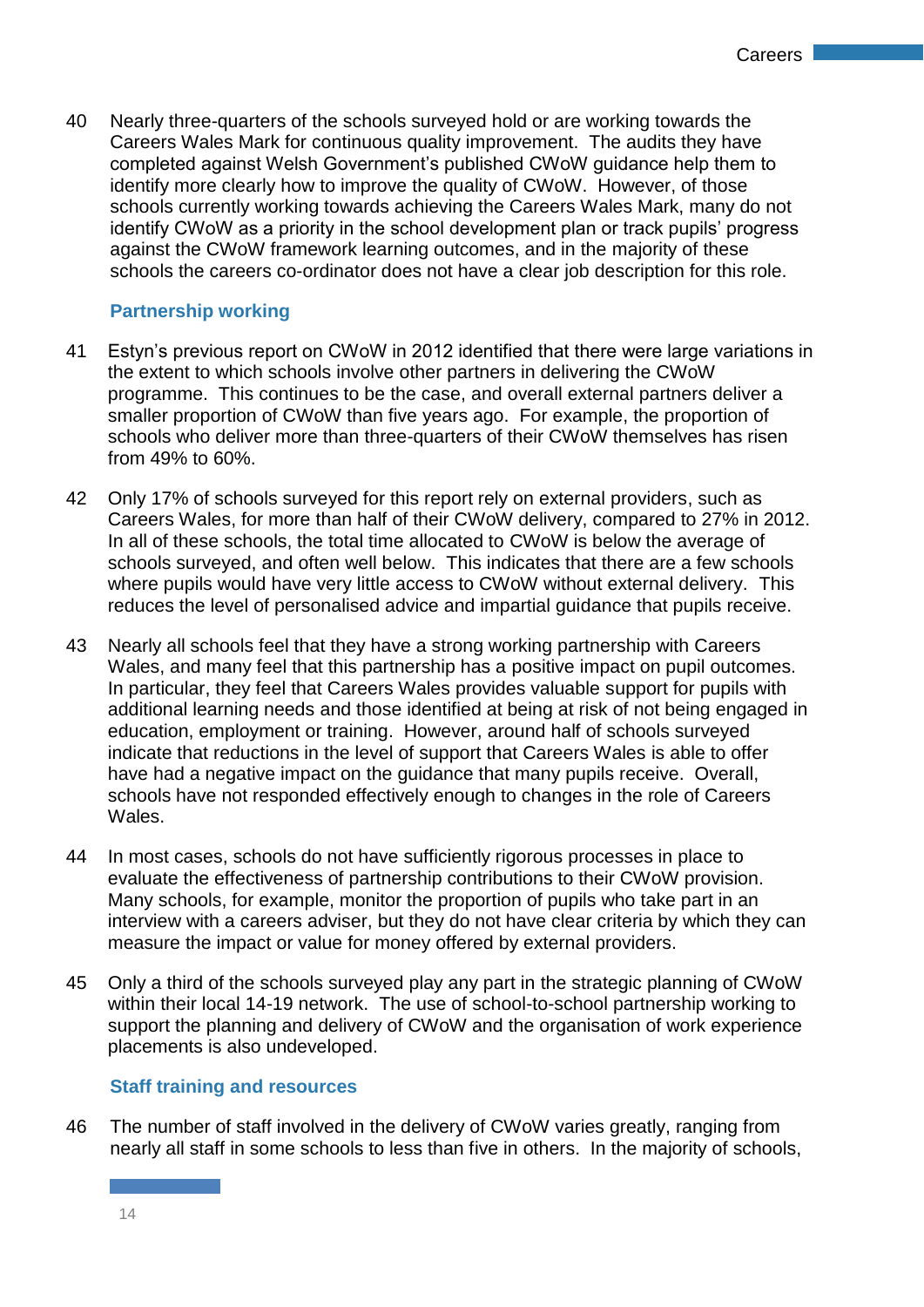staff receive regular training to support their delivery of CWoW. However, a minority of schools do not ensure that staff receive sufficient or regular training on CWoW. In a very few schools, staff are allocated to deliver CWoW each year purely on the basis of their timetable availability. This lack of continuity has a negative impact on the quality of delivery and the profile of CWoW in the school.

- 47 A majority of schools use labour market information to inform the planning of their CWoW provision. This helps them to provide well-informed support to pupils considering their subject and career choices. However, a minority of schools either do not provide those staff delivering CWoW with enough up-to-date training and information regarding the current labour market, or they do not use labour market information at all.
- 48 In a very few schools, leaders have strengthened their CWoW provision over the last five years through investment in staff training and up-to-date teaching resources. One example is given below:

CWoW is delivered by a dedicated team of six teachers, supported by form tutors. This team remains the same each year to ensure consistency and better enable the school to build up expertise and share good practice. The school meets regularly with the local authority and local employers to discuss current labour market trends. Colleges and local employers contribute to careers events throughout the year. Pupils in key stage 3 and key stage 4 follow an accredited careers-related course. This helps the school to monitor individual pupils' progress in CWoW. The school uses data to monitor the sustainability of pupils' post-16 options, which helps them to evaluate their provision effectively.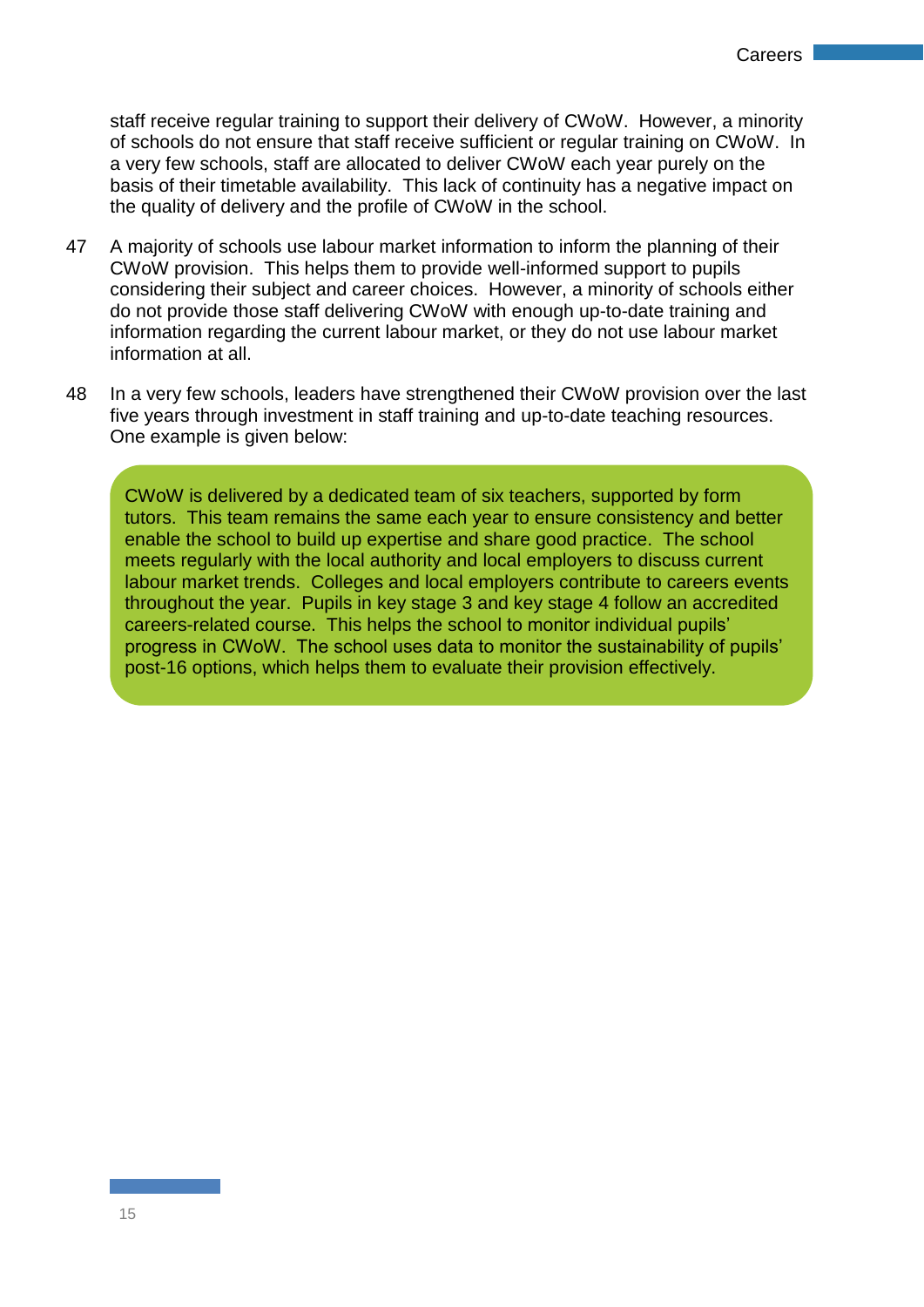## **Appendix: Evidence base**

The evidence for this report is taken from 156 secondary school inspection reports from 2012-2017, including learner and parent pre-inspection questionnaire responses from these inspections, and from 35 surveyed secondary schools, including:

- 21 responses to questionnaires sent to a representative sample of secondary schools:
	- o Alun School
	- o Bishopston Comprehensive School
	- o Bryn Celynnog
	- o Bryn Hafren Comprehensive
	- o Builth Wells High School
	- o Fitzalan High School
	- o Lewis School Pengam
	- o Llantwit Major School
	- o Newtown High School
	- o Pen Y Dre High School
	- o Stanwell School
	- o Whitchurch High School
	- o Ysgol Aberconwy
	- o Ysgol David Hughes
	- o Ysgol Glan Y Môr
	- o Ysgol Gyfun Gwyr
	- o Ysgol Gyfun Gymraeg Bryn Tawe
	- o Ysgol Gyfun Gymraeg Glantaf
	- o Ysgol Gyfun Gymraeg Llangynwyd
	- o Ysgol Syr Thomas Jones
	- o Ysgol y Moelwyn
- telephone interviews conducted with nine secondary schools:
	- o Archbishop Mcgrath Catholic School
	- o Brecon High School
	- o Corpus Christi Catholic High School
	- o Morriston Comprehensive School
	- o Olchfa School
	- o Tonypandy Community College
	- o Ysgol Dyffryn Aman
	- o Ysgol Gyfun Ystalyfera
	- o Ysgol Maes Y Gwendraeth
- five inspections in 2016-2017 that piloted new inspection arrangements including a specific focus on CWoW:
	- o Brynteg Comprehensive School
	- o Denbigh High School
	- o Gowerton School
	- o Y Pant Comprehensive School
	- o Ysgol David Hughes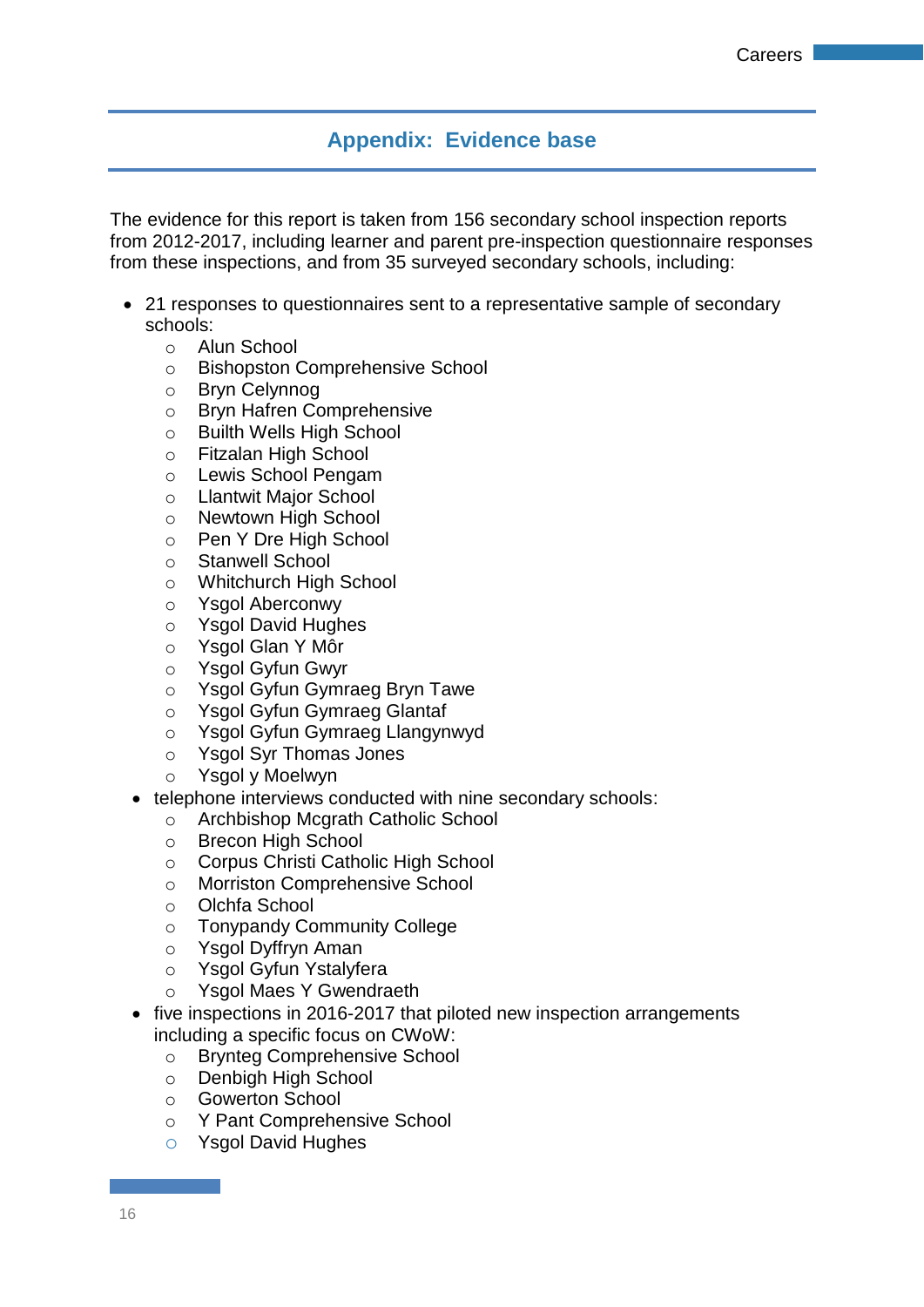## **Glossary**

| <b>CWoW</b>          | Careers and the world of work                                                                                                                                                                                                      |  |
|----------------------|------------------------------------------------------------------------------------------------------------------------------------------------------------------------------------------------------------------------------------|--|
| <b>PSE</b>           | Personal and social education                                                                                                                                                                                                      |  |
| Level 2+             | The level 2 threshold, including English or Welsh and<br>mathematics: a volume of qualifications at level 2 equivalent<br>to the volume of five GCSEs at grades A*-C including<br>English, or Welsh first language and mathematics |  |
| <b>Careers Wales</b> | An organisation that provides independent and impartial<br>careers information, advice and guidance service for Wales                                                                                                              |  |

## **Numbers – quantities and proportions**

| nearly $all =$  | with very few exceptions |
|-----------------|--------------------------|
| $most =$        | 90% or more              |
| $many =$        | 70% or more              |
| a majority $=$  | over 60%                 |
| $half =$        | 50%                      |
| around half $=$ | close to 50%             |
| a minority $=$  | below 40%                |
| $few =$         | below 20%                |
| very few $=$    | less than 10%            |